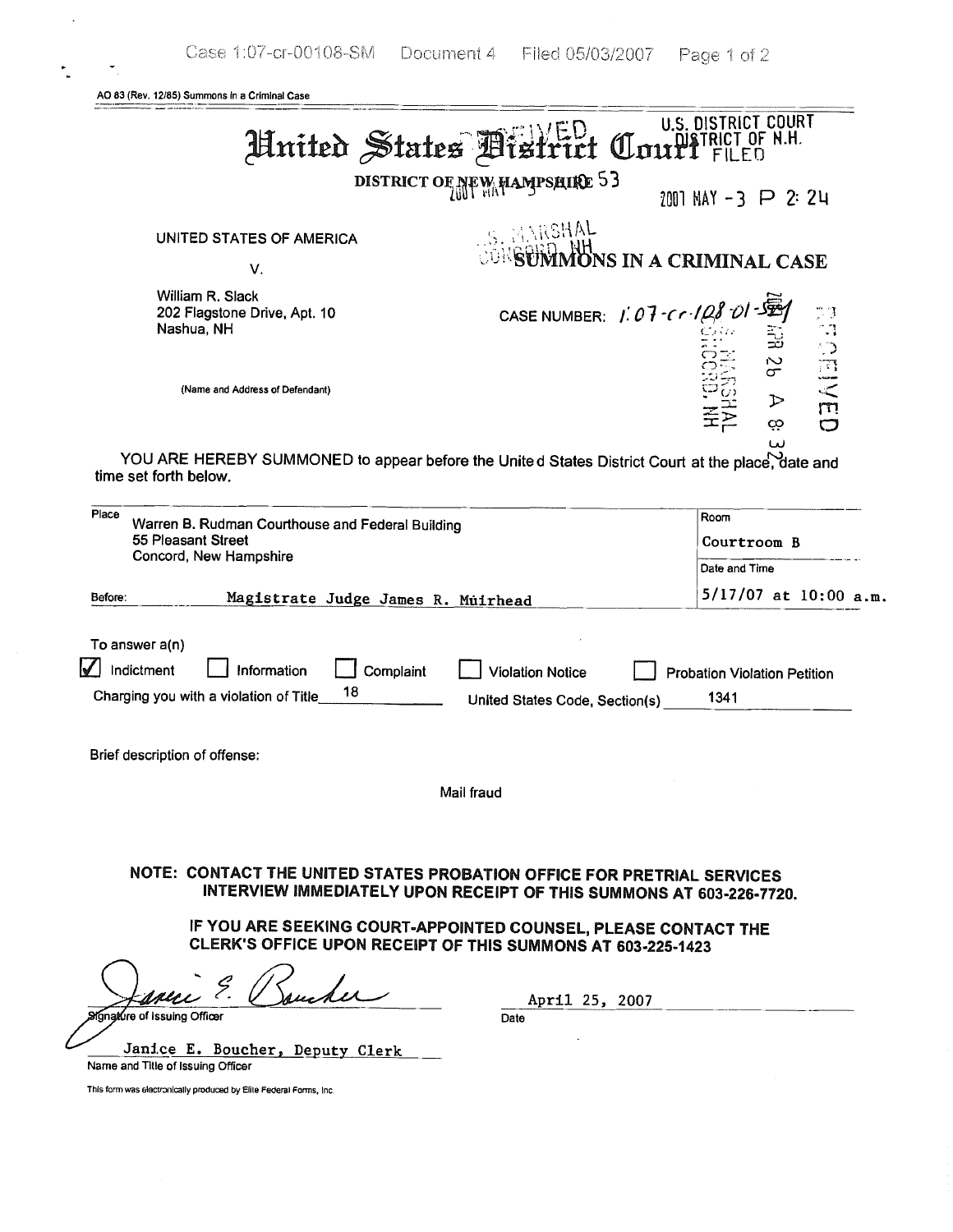$\ddot{\phantom{1}}$ 

|     | <b>RETURN OF SERVICE</b>                                                                                                                                                                                                                                                                                                                                                                     |
|-----|----------------------------------------------------------------------------------------------------------------------------------------------------------------------------------------------------------------------------------------------------------------------------------------------------------------------------------------------------------------------------------------------|
|     | Date<br>Service was made by me on: WM S/<br>'AC,<br>10:05 AM                                                                                                                                                                                                                                                                                                                                 |
|     | Check one box below to indicate appropriate method of service                                                                                                                                                                                                                                                                                                                                |
|     | Served personally upon the defendant at: 202 F/A6 570M & DR. APT 10<br>NASAUA, NA                                                                                                                                                                                                                                                                                                            |
| IJ. | Left summons at the defendant's dwelling house or usual place of abode with a person of suitable age and<br>discretion then residing therein and mailed a copy of the summons to the defendant's last known address.<br>Name of person with whom the summons was left:<br>.<br>The company of the party of the company party and the company with party of the company of the company of the |
| П   | Returned unexecuted:<br>.<br>The company of the company of the company of the company of the company of the company of the company of the c                                                                                                                                                                                                                                                  |
|     |                                                                                                                                                                                                                                                                                                                                                                                              |
|     |                                                                                                                                                                                                                                                                                                                                                                                              |
|     |                                                                                                                                                                                                                                                                                                                                                                                              |
|     |                                                                                                                                                                                                                                                                                                                                                                                              |
|     | contained in the Return of Service is true and correct.<br>MONIER<br>Returned on<br>Name of United States Marshal<br>(by Deputy United States Marshal                                                                                                                                                                                                                                        |
|     | Remarks:                                                                                                                                                                                                                                                                                                                                                                                     |
|     |                                                                                                                                                                                                                                                                                                                                                                                              |
|     |                                                                                                                                                                                                                                                                                                                                                                                              |
|     |                                                                                                                                                                                                                                                                                                                                                                                              |
|     |                                                                                                                                                                                                                                                                                                                                                                                              |
|     | I declare under penalty of perjury under the laws of the United States of America that the foregoing information                                                                                                                                                                                                                                                                             |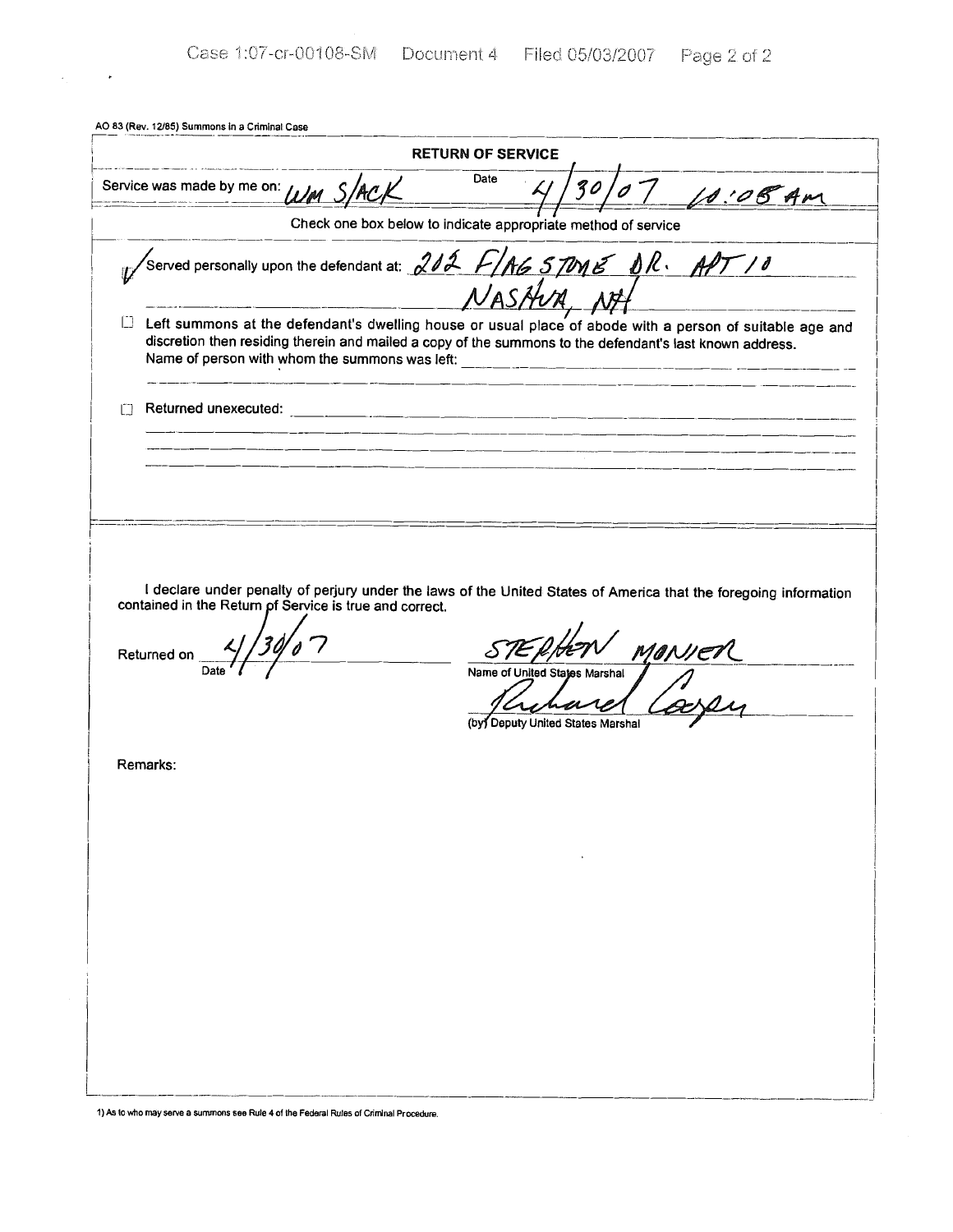| UNITED STATES DISTRICT COURT |  |  |  |
|------------------------------|--|--|--|
| DISTRICT OF NEW HAMPSHIRF    |  |  |  |

U.S. DISTRICT COURT DISTRICT CF H.H.

|  |  |  |  |  |  |  |  |  |  | IN RE THE MATTER OF: |  |
|--|--|--|--|--|--|--|--|--|--|----------------------|--|
|--|--|--|--|--|--|--|--|--|--|----------------------|--|

 $101$   $14$   $-4$   $-12$   $18$ 

| WILLIAM R. SLACK    |  |  |
|---------------------|--|--|
| (Petitioner's name) |  |  |

|            | Case No. $0.7 - c_0$ -108-01-54 05 A -14 |  |
|------------|------------------------------------------|--|
| (If known) |                                          |  |

## REQUEST FOR APPOINTMENT OF COUNSEL

<u>WILLIAM R. SLACK</u>

(name)

respectfully request appointment of counsel to represent me as a

grand jury target o grand jury witness mina! defendant

o other:

I am financially unable to hire counsel. A completed Financial Affidavit is

attached.

I declare under penalty of perjury that the foregoing is true and correct.

Date:  $5/2|c7|$  left  $2/2$ 

Signature of Petitioner

NOTE FOR GRAND JURY OR WITNESS REPRESENTATION REQUESTS: In order for a request for counsel to be considered by the court, the petitioner must attach either a 1) grand jury target letter, or 2) witness subpoena.

|       | $\overline{ }$<br><del>. .</del> .<br>$\overline{a}$ $\overline{a}$ $\overline{a}$ $\overline{a}$ $\overline{a}$ $\overline{a}$ $\overline{a}$ $\overline{a}$ $\overline{a}$ $\overline{a}$ $\overline{a}$ $\overline{a}$ $\overline{a}$ $\overline{a}$ $\overline{a}$ $\overline{a}$ $\overline{a}$ $\overline{a}$ $\overline{a}$ $\overline{a}$ $\overline{a}$ $\overline{a}$ $\overline{a}$ $\overline{a}$ $\overline{$<br>$-1$<br>$x^2y^2$ e<br>an sales and the second second<br><b>11.000</b><br>7 T Y W W T<br>ΣΜ, 125<br><b>THAT A SHOULD BY BY</b> |
|-------|-------------------------------------------------------------------------------------------------------------------------------------------------------------------------------------------------------------------------------------------------------------------------------------------------------------------------------------------------------------------------------------------------------------------------------------------------------------------------------------------------------------------------------------------------------------|
|       | <b>Contract</b><br>At Mind of Congress of the Congress<br>. 1.01<br>RULING BY JUDICIAL OFFICER<br>Request Approved. Appoint counsel.                                                                                                                                                                                                                                                                                                                                                                                                                        |
| Date: | Request Denied.                                                                                                                                                                                                                                                                                                                                                                                                                                                                                                                                             |
|       | U.S. Magistrate Judge<br>USDCNH-17 (Rev. 3-06) (Previous Editions Obsolete)                                                                                                                                                                                                                                                                                                                                                                                                                                                                                 |